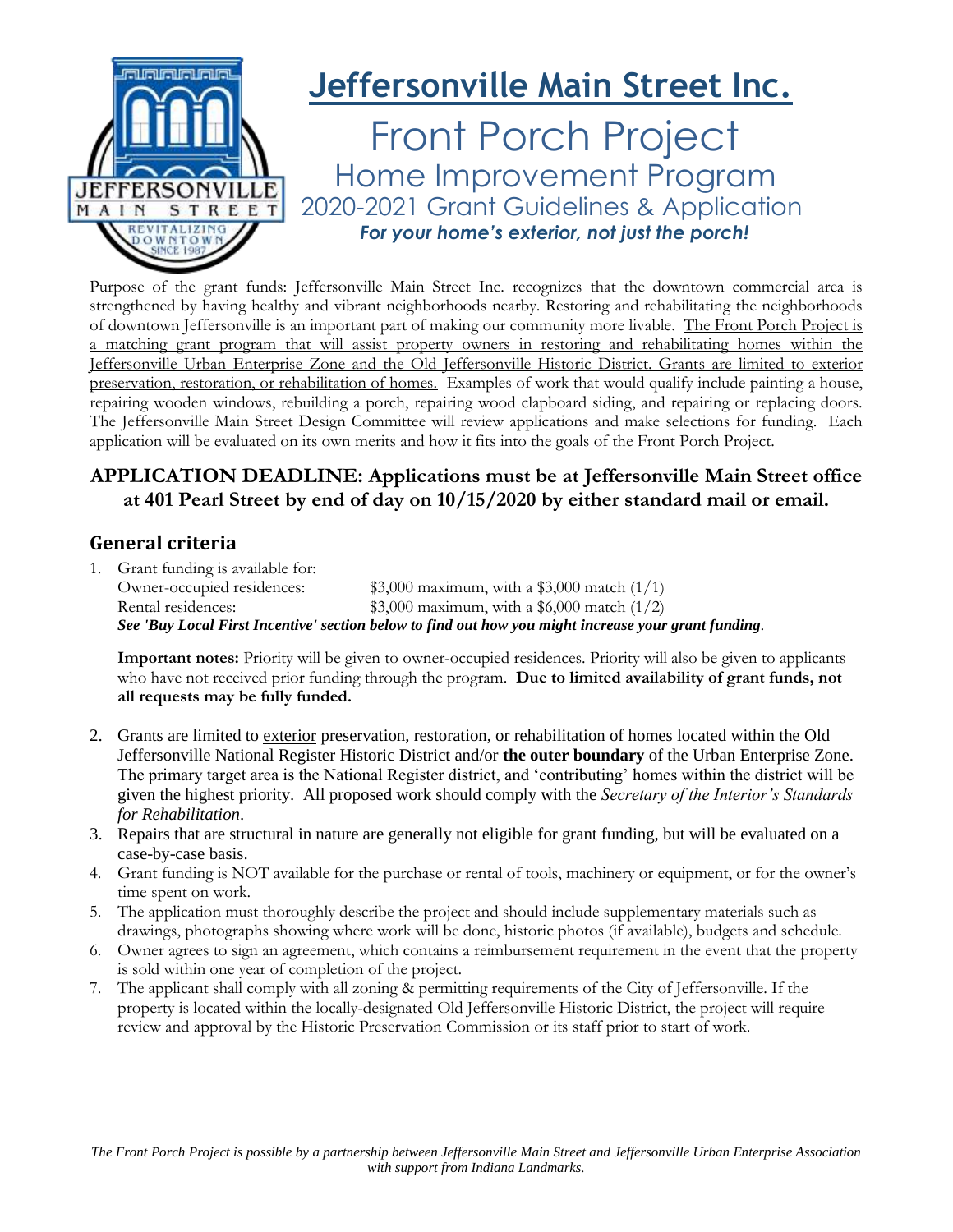## **Grant funds**

- 1. Grant funding is handled on a reimbursement basis. Funds will be disbursed to approved applicants only when receipts of completed work are submitted and approved by the Jeffersonville Main Street Design Committee. Jeffersonville Main Street Inc. reserves the right to observe and monitor the project prior to payment.
- 2. One hundred percent payment of the approved grant amount will be disbursed only when:
	- the project is completed and approved, and receipts for work are received and approved by the Jeffersonville Main Street Design Committee;
	- the work passes inspection by the City of Jeffersonville Building Inspection Department (where applicable);
	- any non-conforming work is modified as required by the Jeffersonville Design Committee or the City of Jeffersonville Building Inspection Department
- 3. **NOTE: Grant funded projects must be completed by JUNE 15, 2021 or the grant becomes void**.

### **'Buy Local First' Incentive**

Approved applicants who purchase all of their materials for their project (including paints, primers, stains, paint brushes, rollers, trays, nails, screws, bolts, caulk, cement, electrical supplies, glass, screens, signage, etc.) from businesses within the Jeffersonville Urban Enterprise Zone (see map of zone) may **receive an additional 20% of the original grant amount OR \$500** (whichever is less), pending approval from Jeffersonville Main Street Inc. on submitted receipts. \**Certain building materials, such as lumber, doors, window frames, etc., that may not be available from a business within the zone may be exempted.\**

### **Repayment**

Grant recipients must repay all of the funds if any of the following circumstances occurs within one year of completion of the project:

- the building is not maintained to the City of Jeffersonville Building Code
- property changes from residential use to another
- owner performs or arranges for other work (not under this agreement) materially detracting from the historic character or fabric of the exterior of the house
- property is sold or conveyed to another owner

Grant recipients who receive grant funding based on owner-occupied residential use of the property must repay fifty percent (50%) of the grant amount if the owner-occupied status of the property changes to rental within one year of completion of the project.

# **Required Submittals**

- 1. A signed and completed grant application form with all attachments.
- 2. Photo of the building, plans and specifications (if available or needed) of proposed work.
- 3. If application is submitted by someone other than the owner, please submit a letter establishing permission to work on the property. Proof of ownership may be requested.
- **4. Application processing fee of \$25. Make check payable to: Jeffersonville Main Street.**

### **Miscellaneous**

Applicant acknowledges that Jeffersonville Main Street Inc. may seek recognition for its contribution to any grantfunded project, and agrees to post a 'Front Porch Project' sign (provided by JMSI) at the property for at least two weeks. Proof of homeowners insurance and contractor liability insurance may be requested.

For an application form go to [www.JeffMainStreet.org](http://www.jeffmainstreet.org/) For info call Jay Ellis at 812.283.0301 or email: [info@JeffMainStreet.org](mailto:info@JeffMainStreet.org) or Laura Renwick at 812-284-4534 or email LRenwick@indianalandmarks.org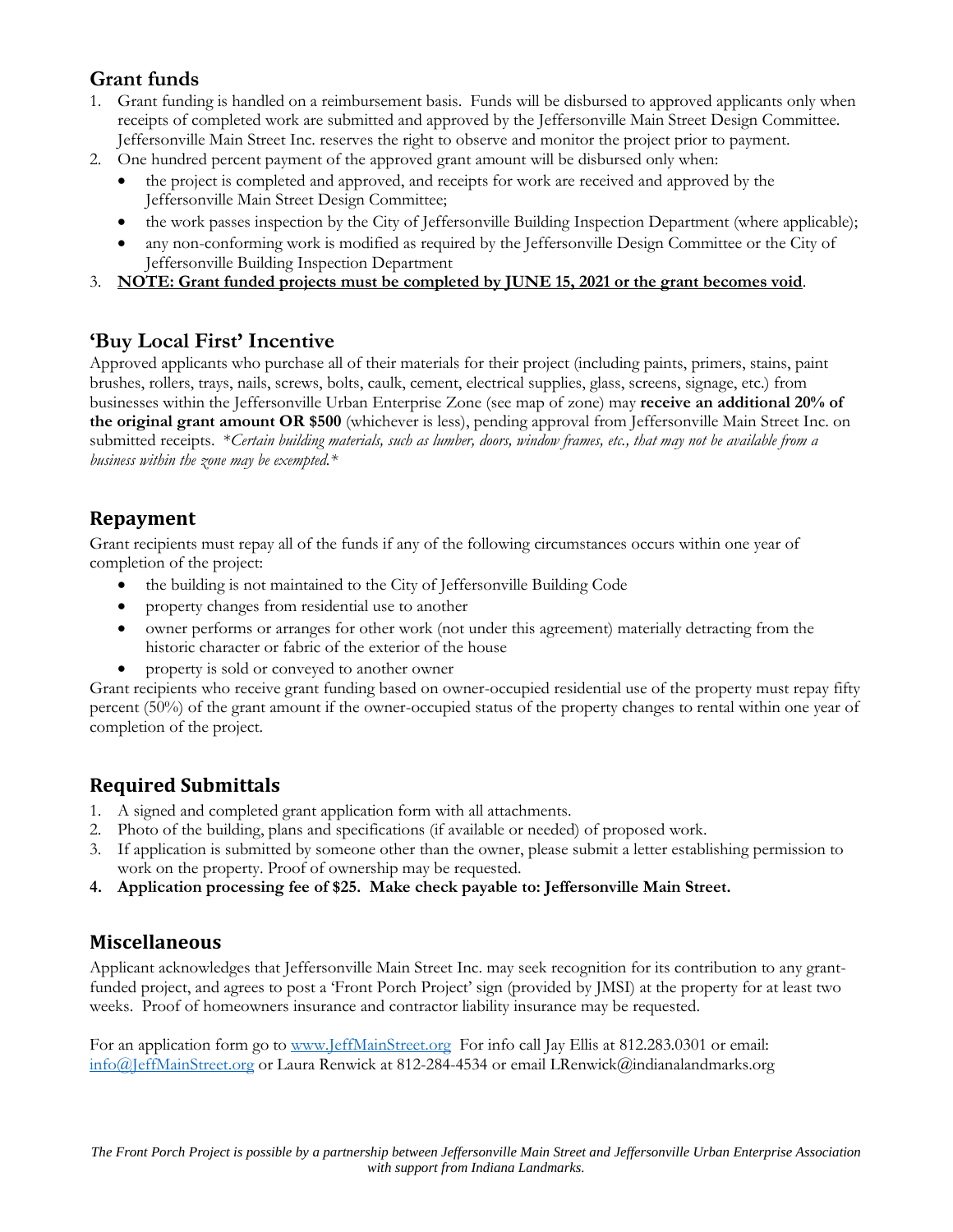# GRANT APPLICATION

|                                                                                                                                                                                        | Place select boxes below to indicate that you have read and will comply with these items:                                                                                                                                 |  |  |  |
|----------------------------------------------------------------------------------------------------------------------------------------------------------------------------------------|---------------------------------------------------------------------------------------------------------------------------------------------------------------------------------------------------------------------------|--|--|--|
| In order to receive grant funding, applicant acknowledges that Jeffersonville Main Street Inc. (JMSI)<br>may require input on design elements, e.g., paint color, materials used, etc. |                                                                                                                                                                                                                           |  |  |  |
|                                                                                                                                                                                        | Applicant will determine if this project needs approval from the City of Jeffersonville's Historic<br>Preservation Commission (HPC) before the project starts. Call Laura at 812-284-4534 to verify.                      |  |  |  |
|                                                                                                                                                                                        | My application processing fee of \$25, made payable to Jeffersonville Main Street, is included. If emailing<br>application, then mail check to: Jeffersonville Main Street, Inc., P.O. Box 1474, Jeffersonville, IN 47130 |  |  |  |
|                                                                                                                                                                                        | I will allow JMSI to place a sign in my front yard for up to two weeks promoting the Front Porch Project.                                                                                                                 |  |  |  |
| Brief description of your project:                                                                                                                                                     |                                                                                                                                                                                                                           |  |  |  |
|                                                                                                                                                                                        |                                                                                                                                                                                                                           |  |  |  |
|                                                                                                                                                                                        |                                                                                                                                                                                                                           |  |  |  |
|                                                                                                                                                                                        |                                                                                                                                                                                                                           |  |  |  |
|                                                                                                                                                                                        | If additional space is needed to explain the project, attach additional sheet(s). Drawings, plans or specifications should also be attached.                                                                              |  |  |  |
|                                                                                                                                                                                        | Anticipated project start date: ________________________Anticipated project completion date: _________________                                                                                                            |  |  |  |
|                                                                                                                                                                                        | NOTE: PROJECTS MUST BE COMPLETED BY JUNE 15, 2021 (this means work is finished<br>and all receipts for reimbursement have been submitted to Jeffersonville Main Street, Inc.)                                             |  |  |  |
|                                                                                                                                                                                        | Is the project for which you are requesting grant funds part of a larger rehab project on your home? If yes, explain:                                                                                                     |  |  |  |